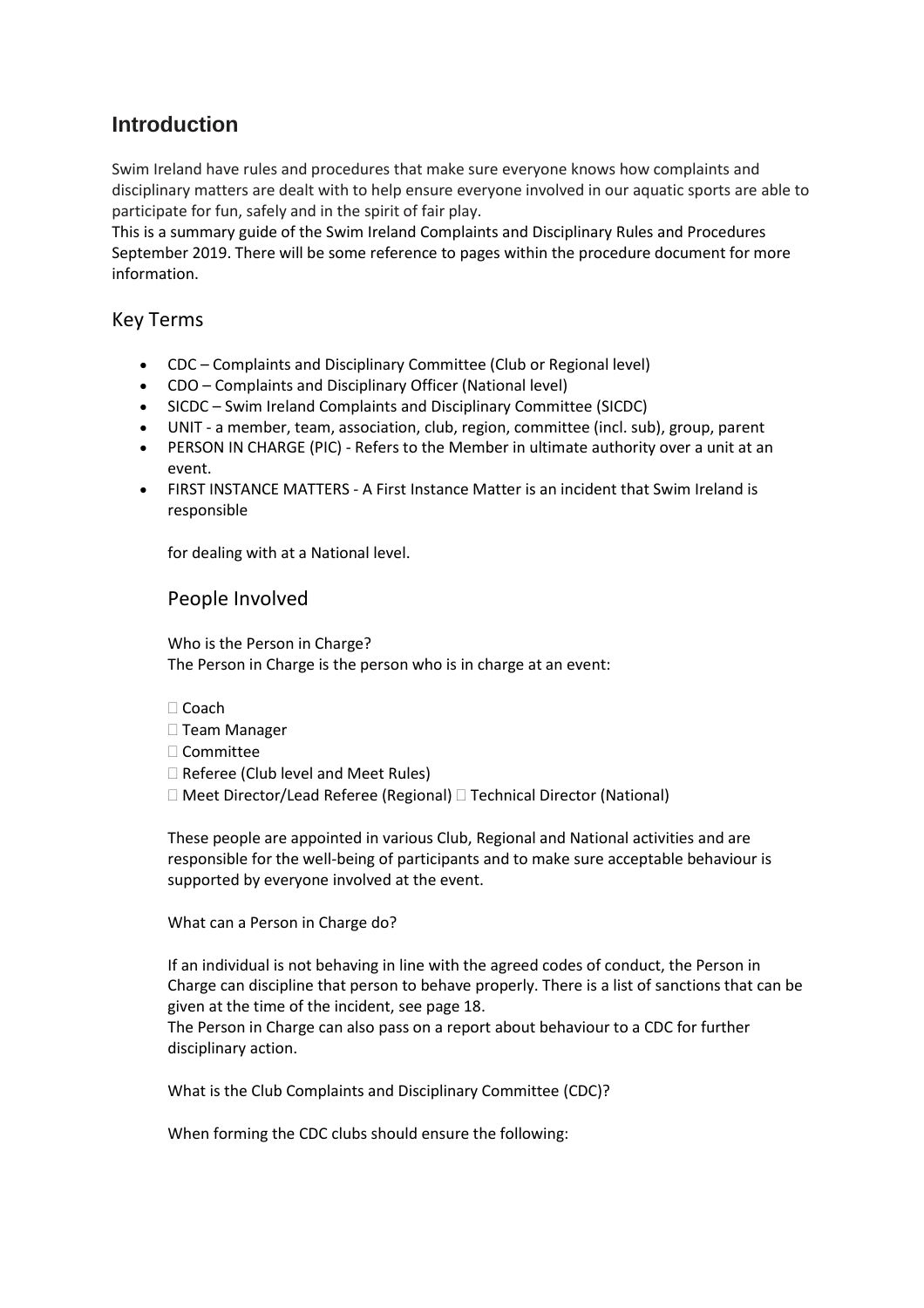$\square$  Swim Ireland Members

- Garda Vetted
- □ Completed Basic Child Protection

 $\square$  One CDC member appointed to receive complaints/reports from Club Secretary  $\square$  Only one club committee member allowed

- □ Conflict of interest declared
- $\Box$  Hearing needs minimum of three persons
- $\Box$  CCO involved if anyone is U18 (not on CDC)

What is the Club Complaints and Disciplinary Committee (CDC)? (continued)

The CDC at both club and regional level deals with disciplinary reports and complaints and is the only body responsible for deciding on how an incident is to be dealt with. The CDC is the only body that can issue a Non-Immediate sanction, see page 19.

The CDC is a committee appointed by the club or region specifically tasked with dealing with complaints and disciplinary matters. All must be members of Swim Ireland with one of the CDC appointed to receive complaints or reports from the Secretary. The CDC cannot have more than one member from a club or regional committee.

# **Who can be involved in a complaint or disciplinary process?**

You can make a complaint or be the subject of a complaint or disciplinary action if you are:  $\Box$  An individual member of Swim Ireland

- $\Box$  A team
- □ An association

 $\Box$  A club

- □ A Region
- □ A committee or subcommittee
- $\Box$  A grouping within or affiliated to Swim Ireland  $\Box$  A parent of a child member

Some matters occurring at an event can be dealt immediately through disciplinary action (immediate sanctions) – this is carried out by the Person in Charge at the time.

To deal with complaints or disciplinary matters, clubs require the following:  $\Box$  Club Constitution (Swim Ireland template)

 $\Box$  Rule book – Swim Ireland

 $\Box$  Club Handbook

 $\Box$  Codes of Conduct – all people  $\Box$  Complaints and Disciplinary Procedures  $\Box$  Complaints and Disciplinary Committee

Complaints and Disciplinary training is available to all clubs – contact Club Support Officers

# Who is involved?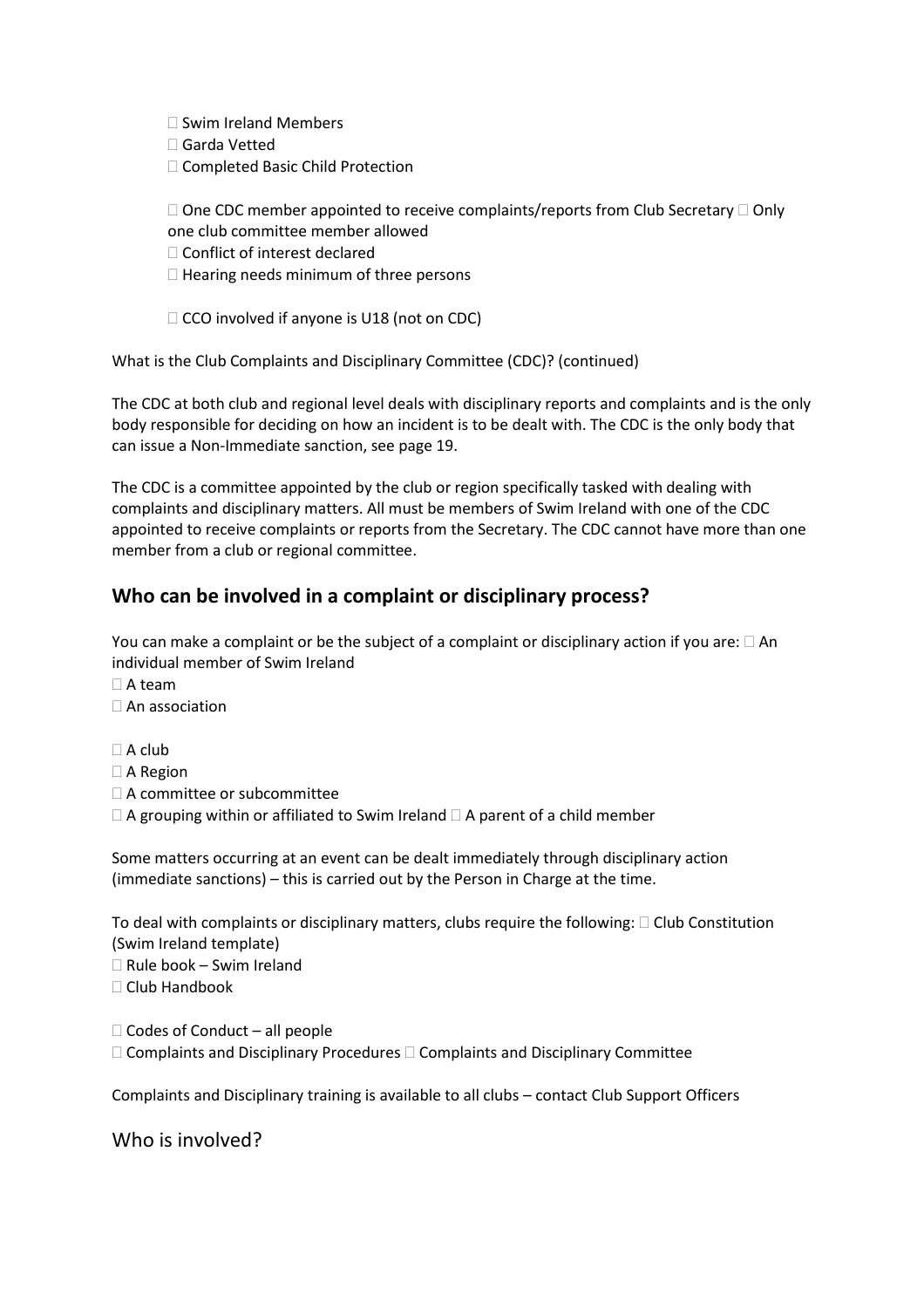At Club and Regional level

□ Person in Charge

□ Club Secretary and Club Officers

□ Club/Regional Complaints and Disciplinary Committee (CDC)

### At National Level

□ Complaints and Disciplinary Officer (CDO)

 $\square$  Swim Ireland Complaints and Disciplinary Committee (SICDC)  $\square$  External Body

□ Just Sport Ireland (JSI)

## **Definitions**

### **Disciplinary action**

Disciplinary action is when a sanction is issued by either a Person in Charge or CDC to any individual member, team, association, club, region or committee or subcommittee or other grouping within or affiliated to Swim Ireland or parent (page 20). Disciplinary action can be issued in the following forms:

 $\Box$  Warnings – verbal or written  $\Box$  Immediate sanction – issued there and then by the Person in

### Charge

 $\Box$  Further disciplinary action (non-immediate sanctions) –

issued on foot of report to CDC

#### **What is a complaint?**

A complaint is an expression of discontent by any individual member, team, association, club, region or committee or subcommittee or other grouping within or affiliated to Swim Ireland or a parent concerning the behaviour of any individual member, team, association, club, region or committee or subcommittee or other grouping within or affiliated to Swim Ireland or parent (page 20).

If you are upset about the way someone has behaved and the behaviour is a breach of the code of conduct or rules you can ask for this to be corrected. This can either be done through: a disciplinary action which can be instant, or a complaint process.

# **I have a complaint, who do I complain to?**

As the person sending in the complaint you are known as the complainant; the person about whom the complaint is made or is responsible for the incident is called the respondent. If the complaint involves any member that is U18 then the Children's Officer and parent should be informed (page 21).

You need to write down your complaint (page 43) and give it to your Club or Regional secretary as appropriate.

Complaints relating to incidents at each level, i.e. Club, Regional or National must be dealt with first by the Complaints and Disciplinary Bodies at that level (NOT by a general club committee)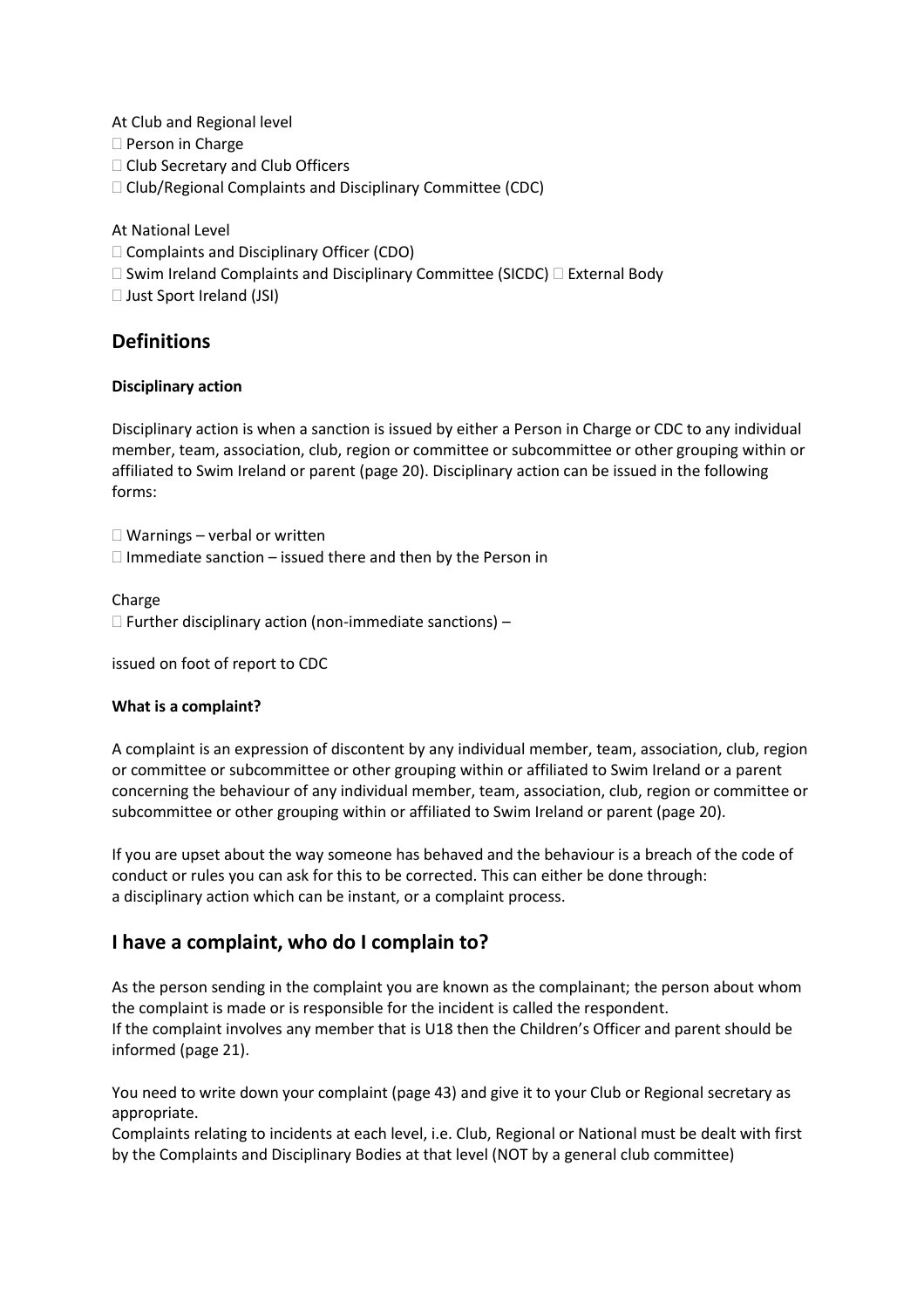There is one exception to this rule:

If your complaint is a "First Instance Matter" your complaint must be sent to the CDO (page 13)

# **What is a 'First Instance Matter'?**

A First Instance Matter is an incident that Swim Ireland is responsible for dealing with at a National level. These are the types of complaints that are within this jurisdiction, and these should be forwarded directly to the CDO (page 27):

a) A serious claim or allegation which, if substantiated, has the possibility of bringing Swim Ireland into disrepute

b) Most of a Club or Regional Committee is involved in the decision to bring a Complaint against a Member to the extent that the Club or Region could not form a Complaints Committee that would be free from conflicts of interest

c) A complaint is brought by a Member against a Club or Regional Committee such that the Club or Region could not form a Complaints Committee that would be free from conflicts of interest d) A complaint relating to a National or International Event or occurring at a National High Performance Centre.

# **What happens with a complaint?**

When your complaint is received, the Club/Regional Secretary they will contact you to if you wish to proceed with the informal or formal process.

If your complaint should be dealt with as a First Instance Matter the Secretary will send the complaint straight to the CDO.

# **Informal resolution**

I have agreed to an informal process – now what?

The intermediary will help resolve the matter by reaching an agreement between the complainant and the respondent. This can often involve the parties getting together to discuss the matter to better understand the issues/complaint and how the incident happened. The solution reached will be agreed in writing and still subject to confidentiality.

How long should an informal process take?

Everyone should agree a time limit for an informal process to happen – this is especially important if you are a young person involved in a complaint. If people involved have not reached an agreement within this time then the complaint will have to be dealt with by the CDC, as a formal process.

What if the informal process does not happen?

If the informal process does not work or does not happen then the Secretary will pass your complaint to the CDC. This is a more formal process, but it still needs to take place within a certain time – the CDC have 14 days to decide on the process for dealing with your complaint. If you have tried to sort the incident out informally this time is not counted, hence it is better to act on complaints quickly.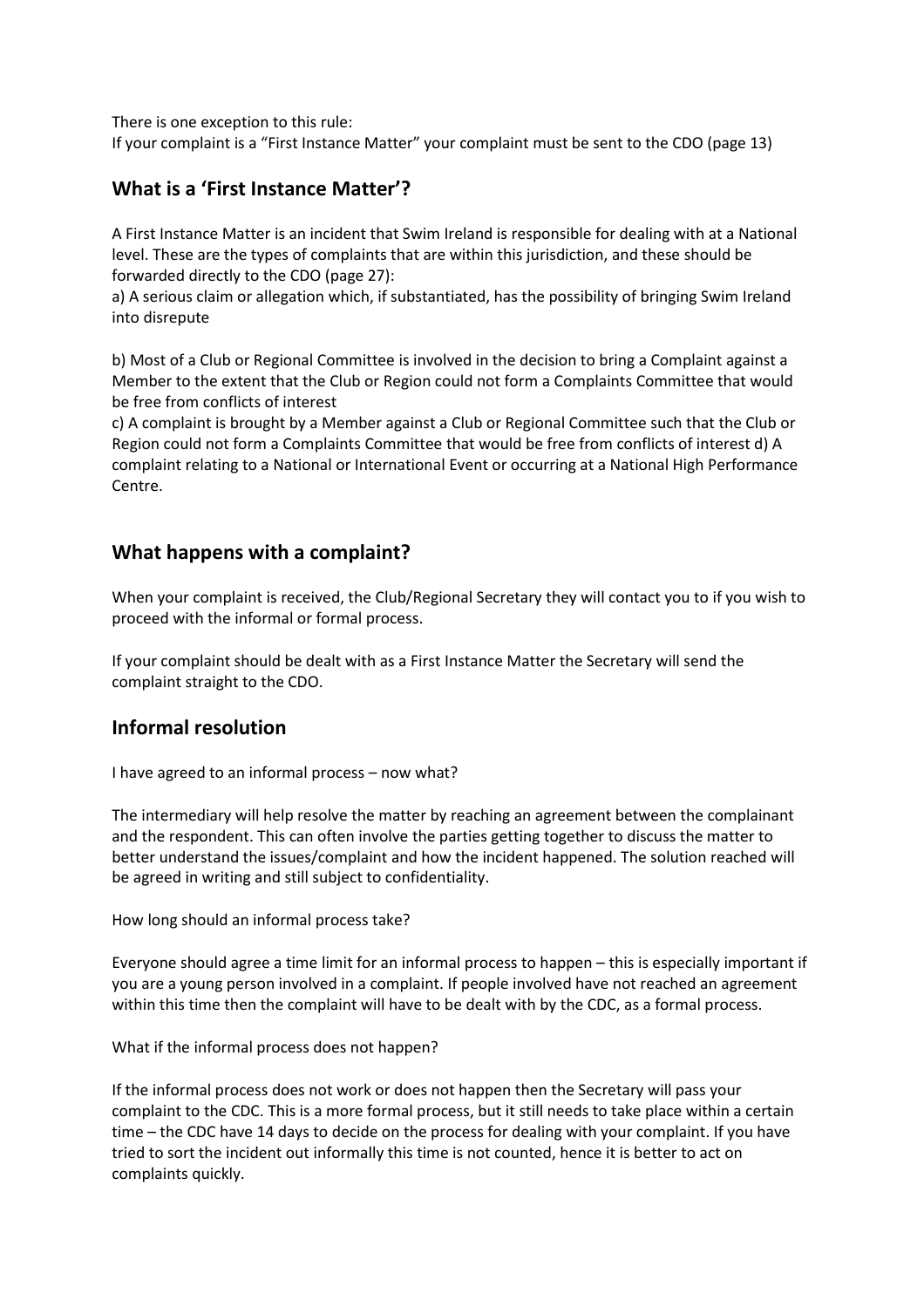What if either party does not agree to an informal process?

If either party does not want to use an intermediary, then the complaint must be sent to the CDC for a formal process either by examining the documents about the incident or by hearing those involved giving their account of what happened.

# Formal Complaints Process

My complaint is being dealt with formally – what happens now?

The CDC will send your complaint to the respondent for their answer and any information that relates to the complaint against them. You and the respondent will be sent all information – you both need to be able to answer what has been said by each other about the incident. Dealing with a complaint can be upsetting for all parties so it is important for the complainant to clearly state the incident, what happened, what rule or code of conduct was broken. The respondent also needs to answer the complaint clearly.

What is the formal process?

When it is decided a complaint will be dealt with formally there are two options the CDC may take to reach an outcome/decision:

What is the formal process?

When it is decided a complaint will be dealt with formally there are two options the CDC may take to reach an outcome/decision:

 $\square$  Documents Only  $\square$  Hearing

#### **What happens in documents only?**

During the documents only process the CDC would receive all documentation in relation to the complaint. The CDC would then consider all submissions and would decide based on submitted evidence.

This is useful when evidence is clear and irrefutable, e.g. respondent admits to complaint.

What happens at a hearing?

If the CDC decides that a hearing is the best course of action, then the relevant parties will be notified and will be advised of process (page 31).

If an oral hearing is held then the oral evidence given at that hearing will be reviewed together with the documentary evidence and a decision will be issued to both parties.

An oral hearing may be necessary where there is a dispute between the parties to the complaint which cannot be fairly resolved without hearing the parties. Hearings will be undertaken in a private setting.

In a hearing the parties are entitled to:

- Be accompanied by SI or family member (Legal representation is not permitted)
- Call witnesses as required notified to CDC in advance
- Make submissions in writing or verbally
- In the case of U18's a Children's Officer should be present to ensure all Young People are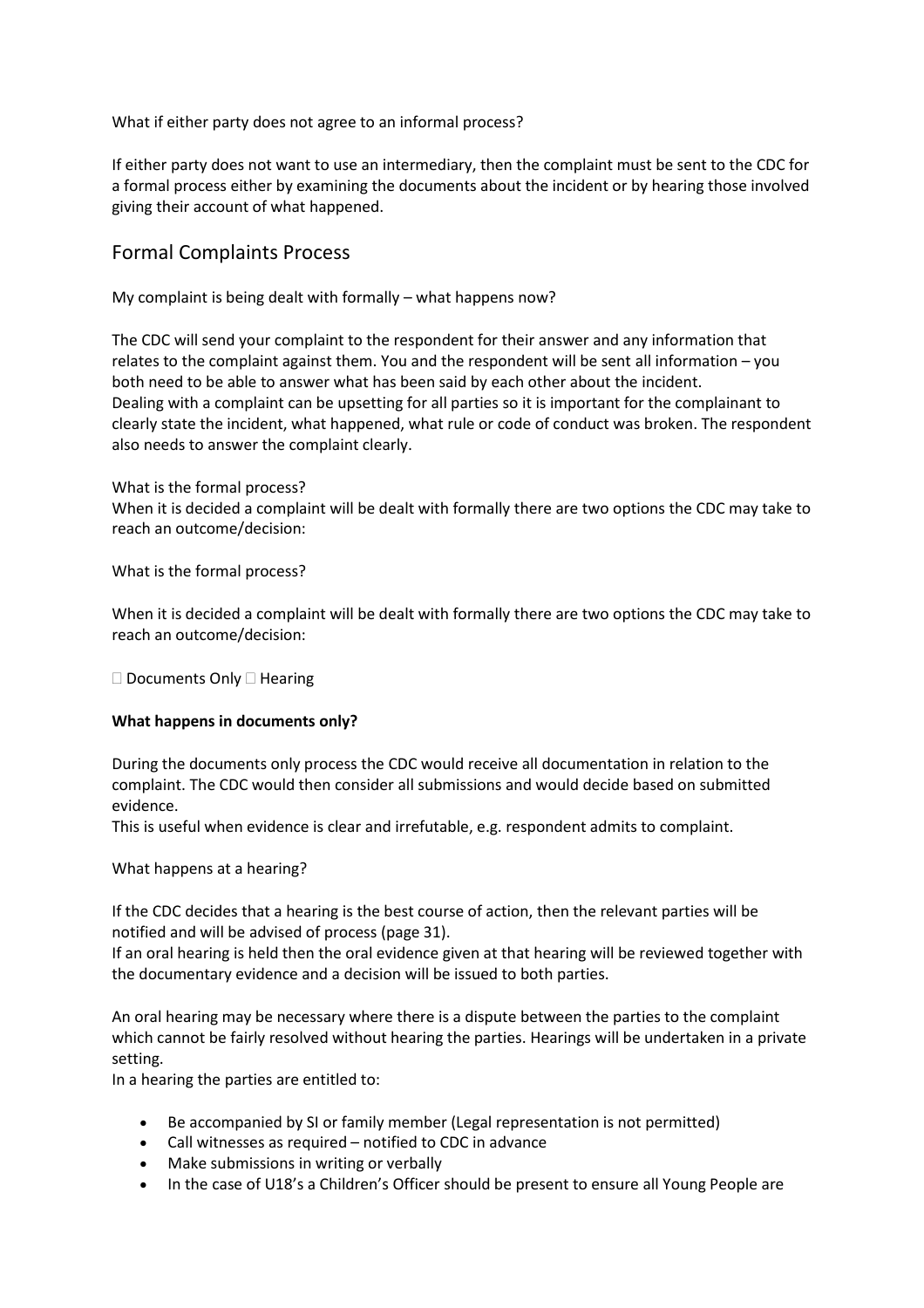treated fairly and understand how the process will run.

# **Appeals**

All Club CDC decisions can be appealed to Swim Ireland CDC (SICDC) (Page 35) Appeals must be sent:

 $\Box$  Within 7 calendar days of receipt of decision  $\Box$  On appeals form by registered post to Complaints and Disciplinary Officer  $\Box$  With fee applicable - €100

Appeal shall be treated as a new hearing with all information sent on to SICDC.

#### **Complaints to Swim Ireland**

#### **When do I complain to Swim Ireland?**

You send your complaint to the CDO if: 1. You have followed the complaints process at local level, and you would like to appeal the decision (i.e. you may be unhappy with the decision) OR 2. Your feel your complaint has not been dealt with properly by the Club/regional CDC appeal OR 3. Your complaint is a First Instance Matter (page 12)

Please note that SICDC will not hear complaints if they should be dealt with at a club/regional level first.

#### **What do I need to send to the CDO?**

To lodge a complaint or appeal with the CDO, you need to complete the Swim Ireland Complaint Form contained in Appendix 1 (Page 43) of the Swim Ireland Complaints and Disciplinary Rules and Procedures 2019. These rules and the complaint form are available on the Swim Ireland website www.swimireland.ie

The complaint must be accompanied by a fee of €50 for First Instance Complaints or €100 for appeals or such other amount as determined by the Swim Ireland Office from time to time, (unless otherwise indicated in the Swim Ireland Rules and Procedures and which fee shall not include any subsequent fee imposed payable in respect of any Appeal of any decision).

Where do I need to send it?

The complaint should be delivered to the CDO (complaints@swimireland.ie) within the following timeframes:

 $\Box$  Appeals – 14 calendar days from the receipt of decision from CDC  $\Box$  Complaints (First Instance Matters) – 14 calendar days from the incident occurring

#### **What should I consider when submitting for complaint?**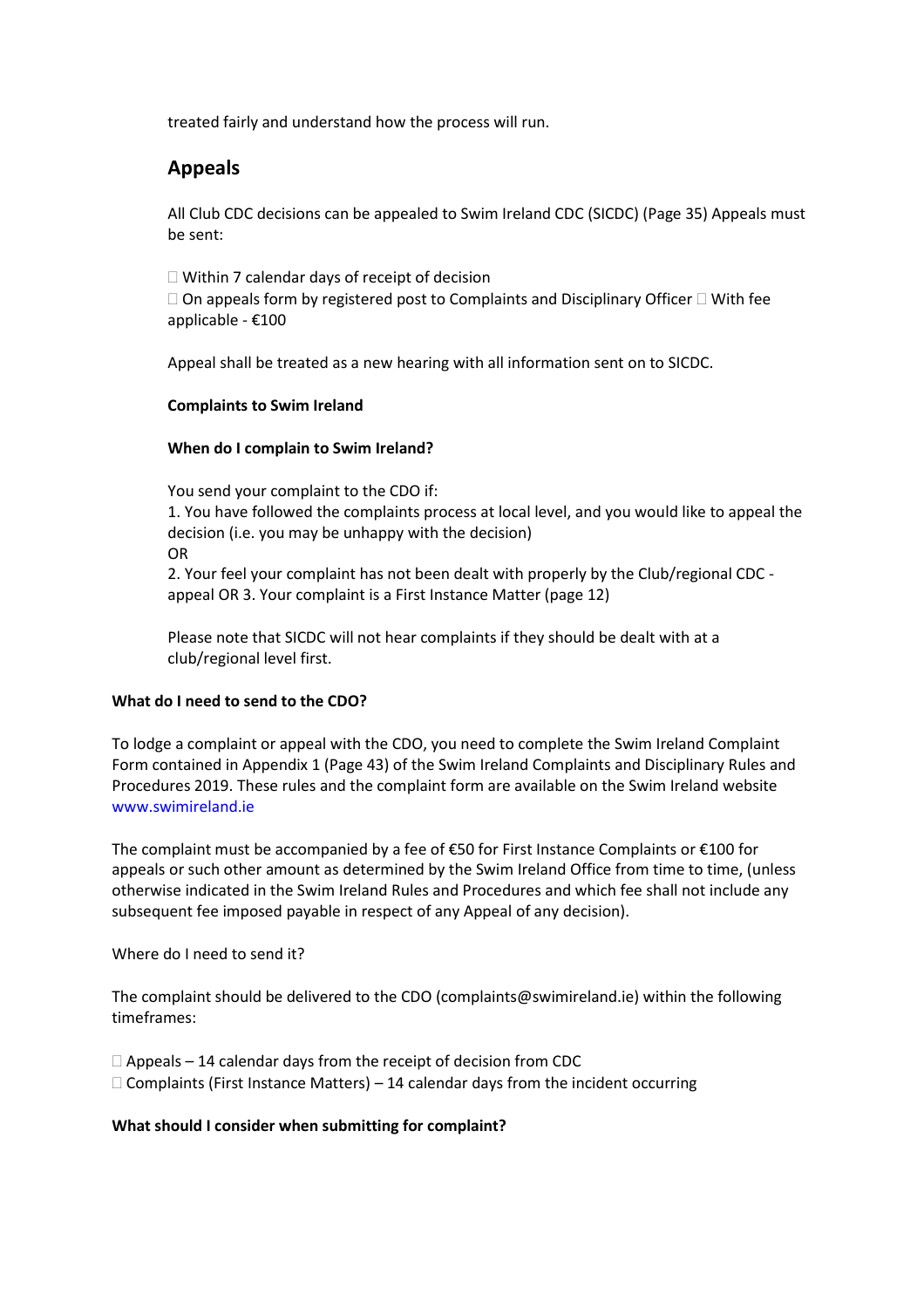When submitting your complaint form it is important that you:

 $\Box$  Fill out form in a clear and concise manner

 $\Box$  Detail what has happened to date

 $\Box$  State why you feel you have a legitimate complaint – use the list of offences as a guide  $\Box$  Include all key dates related to the matter

 $\Box$  Name the person/body that you are complaining about

 $\Box$  Indicate what would remedy the situation for you

 $\Box$  Include all relevant documentation which you wish to rely on during the process

### **Assessing a Complaint**

When the complaint form is received by the CDO, it is assessed to determine whether it is a valid complaint and a decision is made on the best way to proceed. To determine whether a case has been established, the CDO may investigate the complaint by seeking additional information from the Complainant, Respondent, or any other relevant parties.

The CDO will decide on the following outcomes:  $\Box$  No case to answer

- □ Matter should be referred to Club CDC
- Matter should be referred to mediation

 $\Box$  Matter should be referred to SICDC based on sufficient evidence being presented The time taken to investigate a complaint depends on the complexity of the case as well as outside factors, such as the availability of relevant material. In general, the investigation is dealt with within 1 -2 weeks after a full exchange of documentary evidence has taken place.

#### Mediation

Mediation is sometimes offered to both parties to a complaint as an alternative method of resolving their dispute. Mediation is appropriate for complaints only and will generally only be offered where the nature of the complaint is considered by CDO appropriate for mediation (Page 30). Mediation is an informal process in which the parties to a complaint actively participate in the resolution of their dispute with the assistance and support of a neutral, trained mediator. The parties are given the opportunity to voice their case from their own perspective and to hear the other party in a non-confrontational setting.

Mediation must be agreed to by both parties and if an agreement cannot be reached the complaints process will proceed.

## **What happens next?**

#### **Further Steps:**

Where the CDO believes there is a case for a complaint, it will be passed onto SICDC for a decision to be made. SICDC will decide on how best to proceed with the issue:

□ Oral Hearing

#### □ Documents Only

These procedures will follow the similar process as outlined in the previous sections.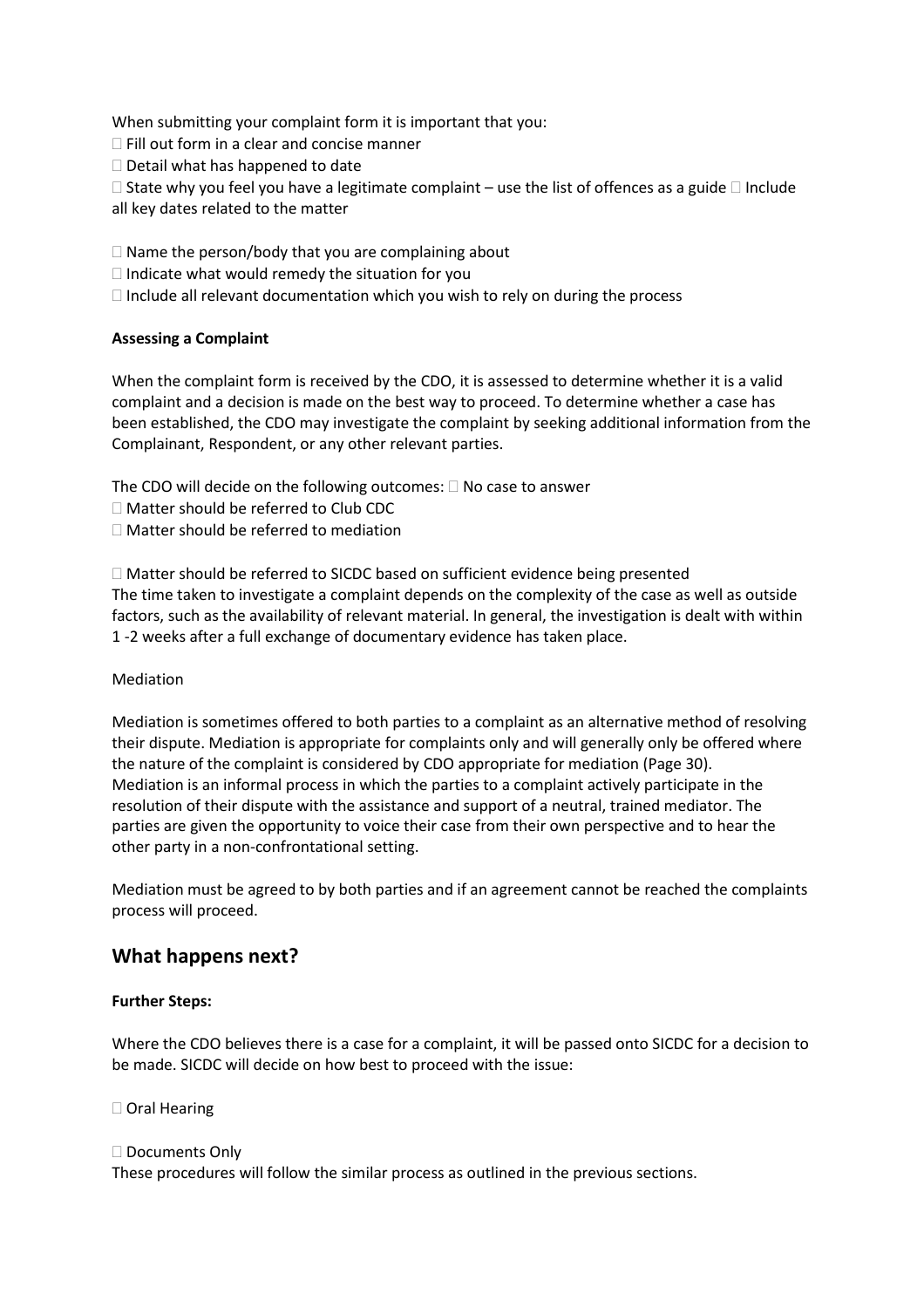#### **At the hearing:**

- Only in exceptional circumstances, if you do not turn up to the hearing, the SICDC will proceed without you.
- It is not the policy of the SICDC to cancel or postpone hearings.
- A minimum of 72 hours' notice is required to postpone a hearing and documentation

substantiating the circumstance will be required to consider any postponement.

• At the start of the hearing SICDC will explain how the hearing will run and will answer any

questions you may have on the procedures.

• The party who made the complaint (the complainant) will normally be asked to speak first.

When the complainant has finished its evidence, the respondent will then be asked to present its evidence. Both parties may be questioned by members of the SICDC. Questions can be asked by each party through the chair of the hearing.

• A Children's Officer shall be present at the Hearing where the Complainant or Respondent is under 18 years of age. The Children's Officer shall attend to ensure that the rights of the child are protected at the Hearing. The Children's Officer shall be entitled to make observation to the Committee on matters that might affect the welfare of the child but shall not be permitted to make any decision on culpability.

#### Decision of SICDC

Once the hearing is concluded SICDC are required to reach a decision. SICDC will inform both parties in writing within 3 days of the hearing unless an extension in time is deemed necessary. SICDC will agree on what is deemed an appropriate sanction and prior to the issue of any sanction the committee shall consider any aggravating/mitigating factors (Page 34).

Appealing the decision of SICDC

Either party may challenge a decision of SICDC to Just Sport Ireland (JSI), within 7 calendar days from the date of the SICDC's decision. The challenge is limited to the legality of the procedures used by SICDC, rather than the decision. The decision of the JSI arbitrator is final and binding (Page 35).

## Frequently Asked Questions

#### How would an U18 make a complaint?

An under 18 can make a complaint through their parent or guardian. All procedures are followed as normal for complaints process; however, parent/ carer must be present during formal or informal process. The children's officer should also be present where complainant/ respondent is under 18.

How would a complaint be dealt with involving members from different clubs e.g. at a regional gala who would be responsible?

If a complaint is made at a regional gala the Person in Charge (meet director) can impose an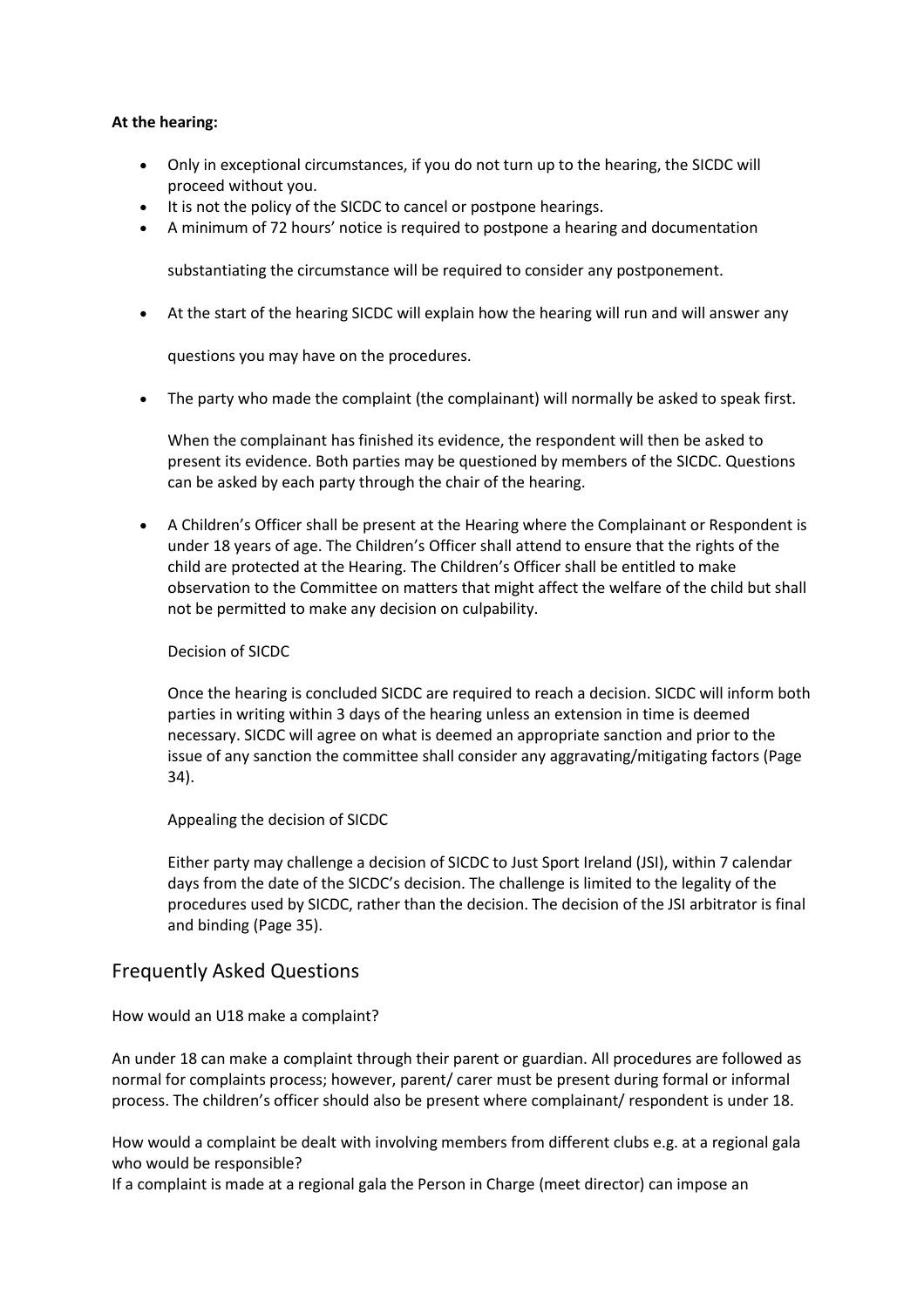immediate sanction. If an immediate sanction is being imposed on a respondent who is under 18 years of age, the parent/ guardian should be informed where the sanction involves expulsion from the event, and/ or where a number of warnings and immediate sanctions have been imposed prior to the expulsion. The Person in Charge shall prepare a report for the regional complaints and disciplinary committee if an immediate sanction has been imposed and where the Person in Charge deems it necessary that further sanction be imposed on a respondent.

#### W**hat happens if a complaint is sent to SI without first being dealt with by the club/region?**

The complaints and disciplinary officer (CDO) will review the complaint. All first instance matters must be sent to the CDO within 14 days. All appeals to club decisions must be sent to the CDO within 7 days.

If a complaint has been sent to the CDO before it has been referred to a club/ regional complaints and disciplinary committee (CDC) the CDO will send it back to the club or regional CDC.

#### **Who can act as an intermediary?**

At club/ regional level an intermediary can be a club member who is agreeable to both the complainant and respondent.

At national level Swim Ireland shall maintain a panel of intermediaries.

#### **Why does the Person in Charge report directly to the Club Committee rather than the CDC?**

The Person in Charge may impose an immediate sanction and should not influence any further sanctions which may be imposed. They submit a disciplinary report to the committee. The club secretary informs the CDC.

#### **What if a person involved in the complaint (complainant or respondent) is a solicitor?**

A complainant's or respondent's profession should not influence the complaints process.

#### **What are the exceptions to time limits?**

When the complainant is under 18 When there are on-going issues or concerns that escalate into a complaint

#### **When does a complaint become a complaint?**

When one person expresses discontent concerning behaviour of any other person in writing, providing evidence, and supplying any other information which may be relevant

#### **How far can a disciplinary action go before it becomes a complaint or further action is required?**

If there are further breaches of discipline it can be referred as a formal complaint to the club CDC If the sanction imposed is breached it can be referred as a formal complaint to the club CDC

#### **Who decides/initiates a formal process?**

The complainant or respondent can initiate the formal process if either party does not agree to the informal process

If the informal process breaks down either party can request the formal process, or it can be requested by the intermediary.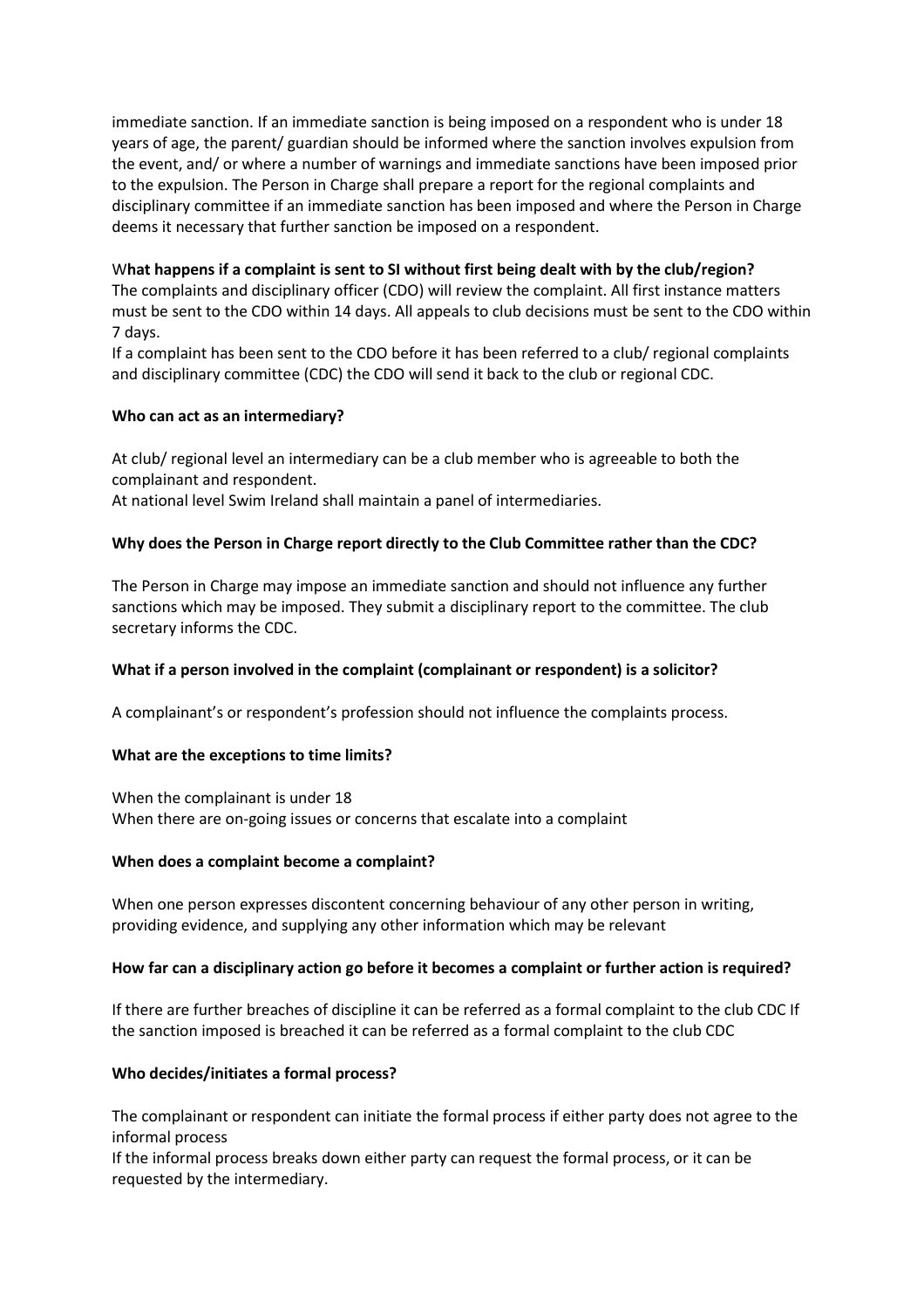The CDC will decide if a complaint is valid and can proceed to the formal process.

Does the respondent have to know who made the complaint?

Yes, the respondent is entitled to know who the complainant is and have a copy of all submitted documentation relating to the complaint.

**Issues** 

What happens if a sanction is breached?

A Club can issue three types of sanctions to a member.

Warnings

□ Immediate Sanction

□ Non Immediate Sanction

In the circumstance that the first sanction is breached then the Club can follow up by imposing either an immediate or non-immediate sanction on a club member.

• Warnings: The first step in dealing with an incident is that the Person in Charge in that situation can issue the club member with either a verbal or written warning.

Immediate Sanction: When a club member is issued with a warning and continues to break club rules then the Person in Charge involved in the incident can impose an immediate sanction on that club member. If the incident is serious in its nature, then the Person in Charge has in its power to issue an immediate sanction if they deem it necessary.

- Non-immediate Sanction: If a club member is issued with either several warnings or an immediate sanction's then the Person in Charge can send this matter to the CDC to investigate these incidents further. Non-immediate sanction may only be imposed on a member by the CDC.
- In the situation that a non-immediate sanction is ignored e.g. written warning sent out to a member and ignored, then the CDC may issue further non-immediate on that member.

Can sanctions be imposed on U18's because of a parent's behaviour?

Yes, a non-immediate sanction can be imposed on an U18 due the behaviour of a parent e.g. removal of privileges on the U18.

Imposing a Sanction on an U18 should be the last case scenario for club after all other avenues for dealing with the parent's behaviour have been exhausted.

Can a club refuse a membership and if so, do they need to give a reason for refusal?

Yes, a Club can refuse a person membership. Yes, the club does need to give a reason for their refusal.

"The Club Management Committee reserves the right to accept or reject applications for membership of the club. If they are refused, the applicant must be notified by the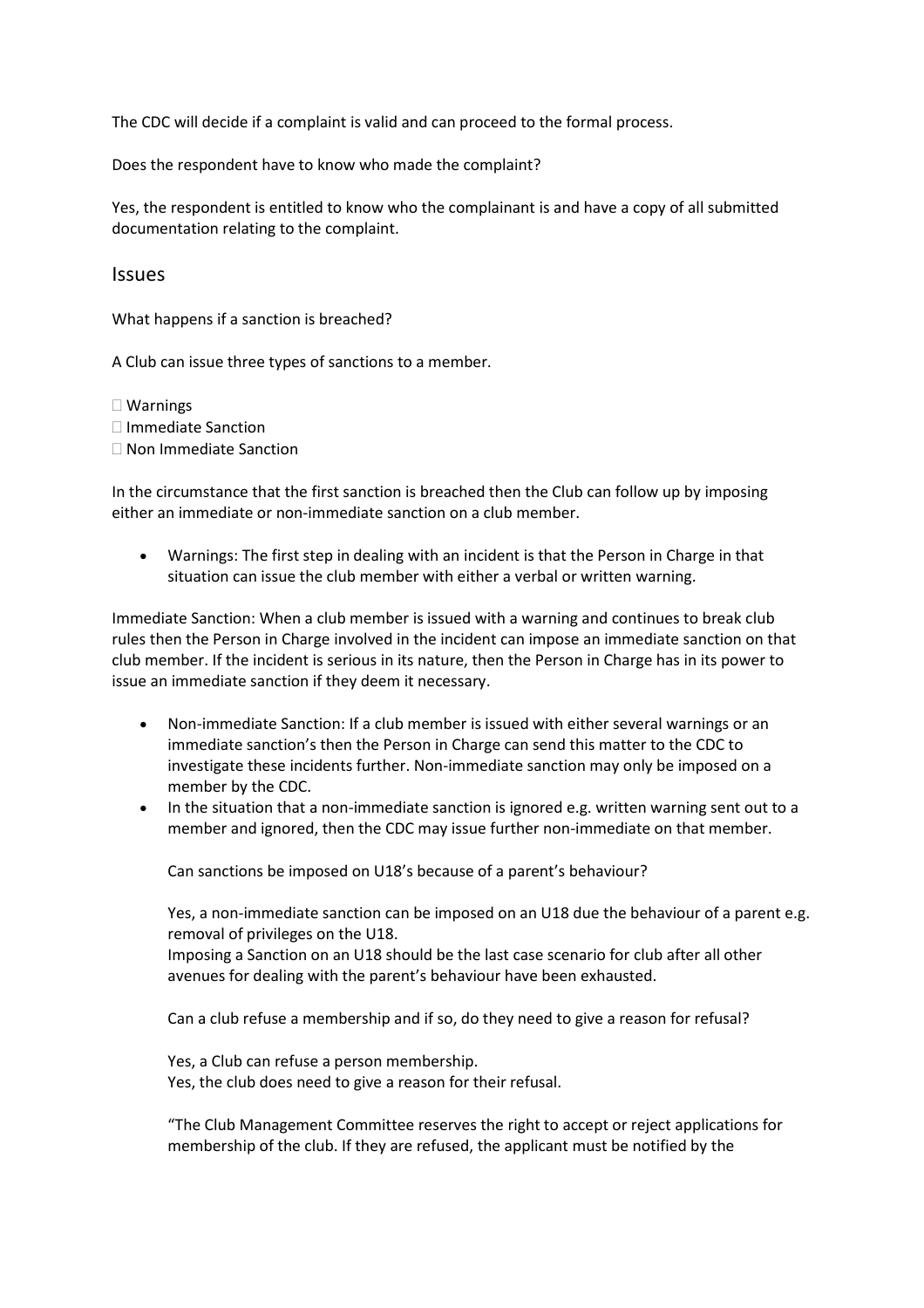Management Committee in writing as to the reasons for their refusal." Swim Ireland Template Constitution 4.C pg. 7

### **Does a club have to issue a Letter of Release if there is a complaint outstanding against that member?**

No, a club does not have to issue a letter of release when a member who has a current complaint against them is looking at transferring to another Swimming Club.

"If the transferring member owes fees to Swim Ireland or the Club or holds Club Property and/or has a complaint made against them which is in the process or pending or in relation to which a sanction has been issued but not yet served, then the club may withhold a members transfer until the matter is reasonable resolved" Swim Ireland Rule Book 2010 6.9.2 pg. 16

Who ratifies a member's acceptance?

The Club Management Committee ratifies a member's acceptance.

Application Procedures for Club Members

- All members and officials must complete the necessary application forms and attach the necessary fees as set down by Swim Ireland and [club].
- They must also be familiar with and comply with the Swim Ireland and [club] rules and read and sign the Swim Ireland and [club] Codes of Conduct.
- These forms must then be forwarded to the Management Committee for approval. Those under 18 must have their parents sign the necessary application forms.
- Swim Ireland Template Constitution 4.D pg. 7

What can a club do if a member does not pay their fees?

A Club has several options in the circumstance in which a member does not pay their fees: The Club Treasurer should communicate with the member in question to establish the reason for non- payment (in the situation that the member is U18 then the Club Treasurer will communicate with either the members Parents or Guardians)

Organise a payment plan if the issue of non-payment is a finance one The Club may have a hardship fund in place, which could be used to pay this member fees if necessary

If these options are exhausted or if the reason for non-payment of fees is not a finance one, then the club may through the CDC issue sanctions on this member for non-payment of fee.

How would you deal with an issue when the Person in Charge is the cause?

In this scenario the issue could be dealt with:

At the incident:

Another Person in Charge may deal with the situation and issuing this person with a sanction on the spot. e.g. A coach is shouting at their swimmer in an unprofessional manner. Then the Parent on Duty/Committee Member could step in and give the coach a warning or an immediate sanction if they deem necessary.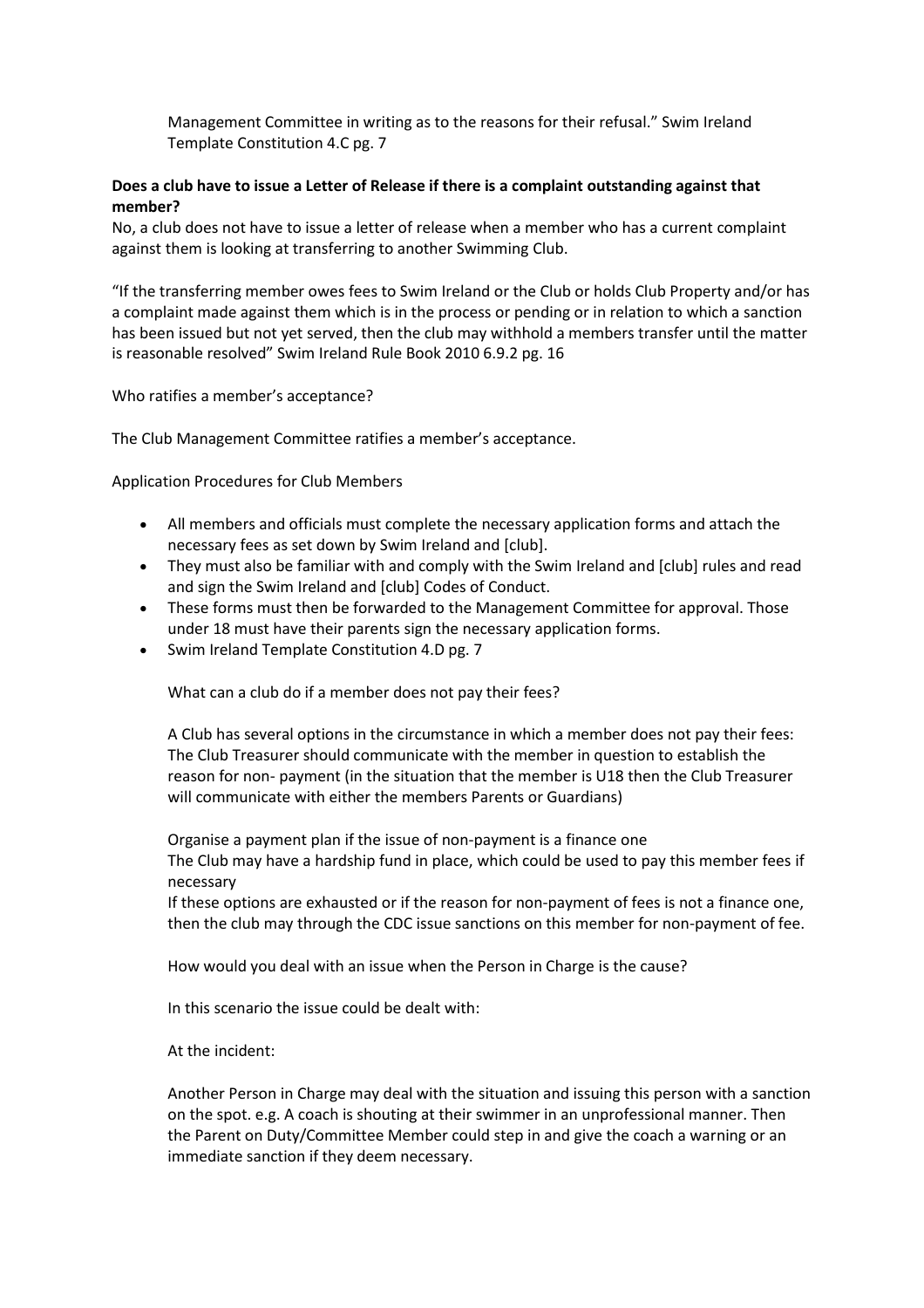After an incident:

The matter may be reported to the Management committee who may deal with the issue in the following manner; Deal with it informally by speaking with the person involved about the issue, give the person a formal warning or issue an immediate sanction. If the matter is deemed to be of a serious nature, then a report can be sent to the CDC for further consideration and non-immediate sanction issued to the person involved with the issue.

# Person in Charge (PIC)

What does the Person in Charge take note of?

 $\Box$  Details of the Nature of the misconduct  $\Box$  The rule breached

 $\Box$  The immediate Sanction imposed

 $\Box$  The time, date, and venue of the event

# **Swim Ireland Complaints & Disciplinary (SICDC)**

### **How is SICDC chosen?**

The Swim Ireland Complaints and Disciplinary Committee shall be appointed in accordance with the rules and constitution of Swim Ireland. There must be eight members on the Committee with two members elected to the committee at each of the four Regional Annual Conferences.

### **How is the CDO chosen?**

Swim Ireland shall appoint a Complaints and Disciplinary Officer

# **Mediation**

### **Who pays for mediation?**

The cost of the Mediator may be borne by Swim Ireland

# **Appeals**

### **What are the reasons/grounds for an appeal?**

If either party is dissatisfied with the decision of the Club/Regional Complaints and Disciplinary Committee then they may appeal that decision to SICDC A decision of SICDC may not be appealed but may be challenged before Just Sport Ireland Arbitration and shall be limited to a review of the procedures used and the decision made by the Complaints and Disciplinary Bodies.

### **Does the sanction stand if a matter is appealed?**

Pending the appeal, the original sanction imposed shall remain in force

## **Fees**